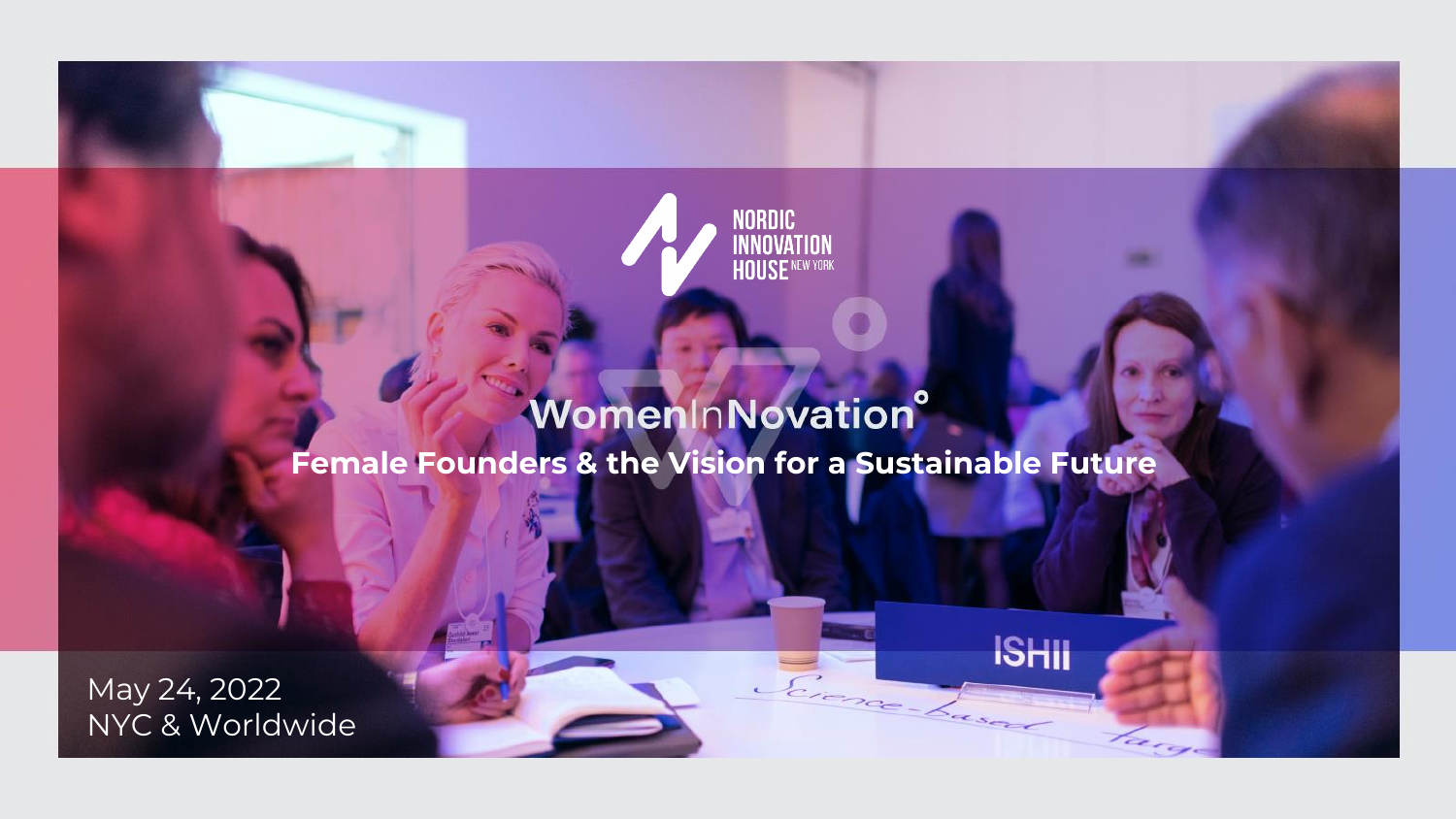**Women InNovation 2022 - Female Founders and the Vision for a Sustainable Future** is a gathering of key voices to promote **global** understanding of challenges and opportunities **women entrepreneurs**  face. **Leaders**, **investors**, and **entrepreneurs** will learn and be inspired from the best; share stories; and foster new ideas and actions that can help **close the gap** that exists for women to **scale and grow** their companies around the world.

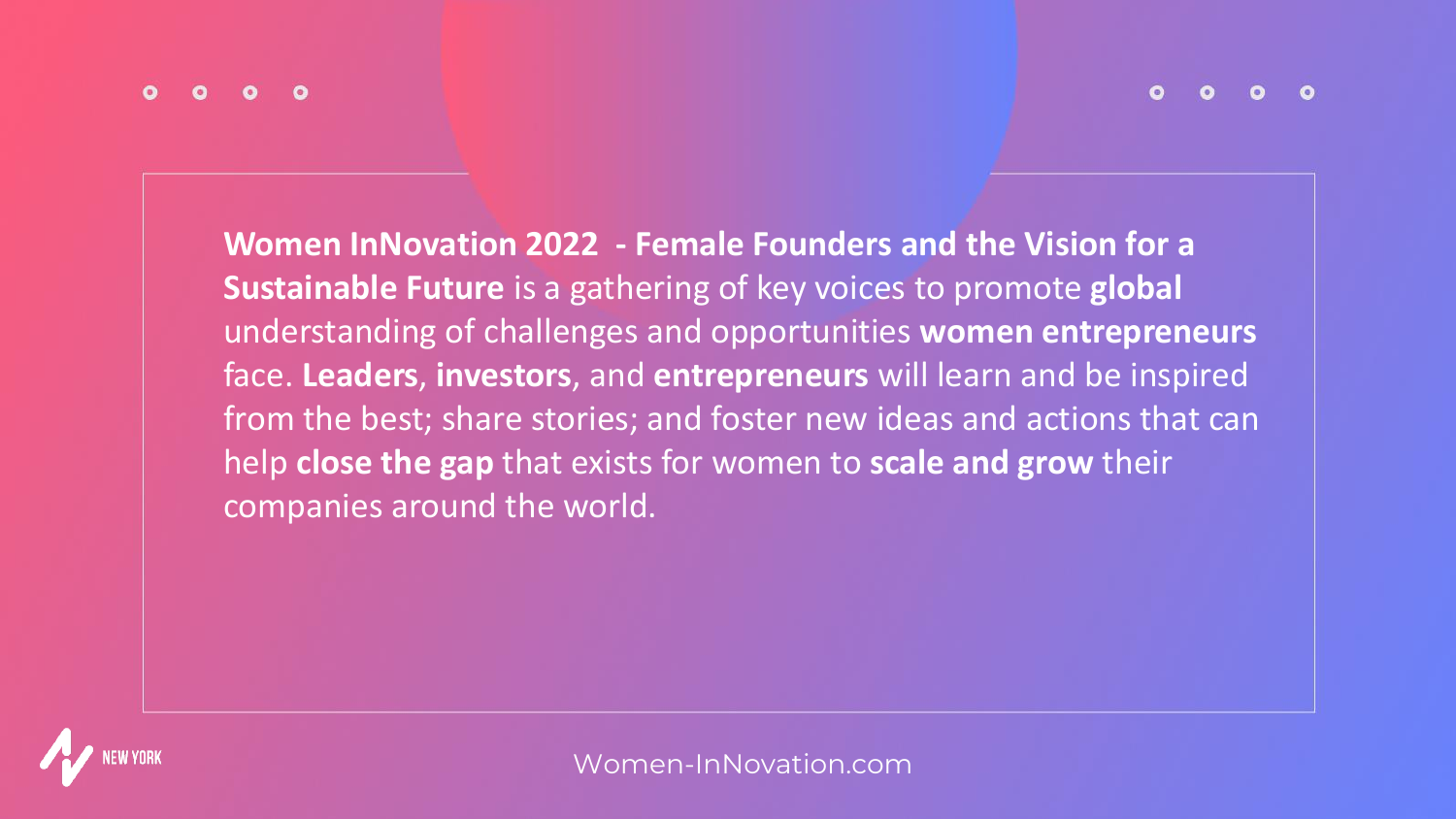# OVERVIEW

**THE CONFERENCE:** Women InNovation is a 1-day Conferencea global conversation - organized by the Nordic countries, designed to highlight the key barriers women across the globe face to entrepreneurship around the UN International Women's Day.

**2022 Theme:** Female Founders and the Vision for a Sustainable Future – bringing together a dynamic group of women entrepreneurs, climate visionaries, everyday startups acting as sustainability advocates, future-focused investors, and public sector stakeholders to mutually exchange their ideas for climate action and gender mainstreaming the journey to net zero.

**WHY:** Not only is women's presence in entrepreneurship underrepresented and under- supported, but women entrepreneurs also face significant barriers towards launching a successful business around the world. Limited funding for women-led startups is particularly apparent despite the higher return potential

**WHO:** This Conference will attract women leaders and executives, investors, and women entrepreneurs – and those that support this critical initiative. Participants will leave with a better understanding of how to support women in entrepreneurship, the challenges women face, and new knowledge of how to overcome these barriers.

When: Tuesday, March 8<sup>th</sup>, 2022



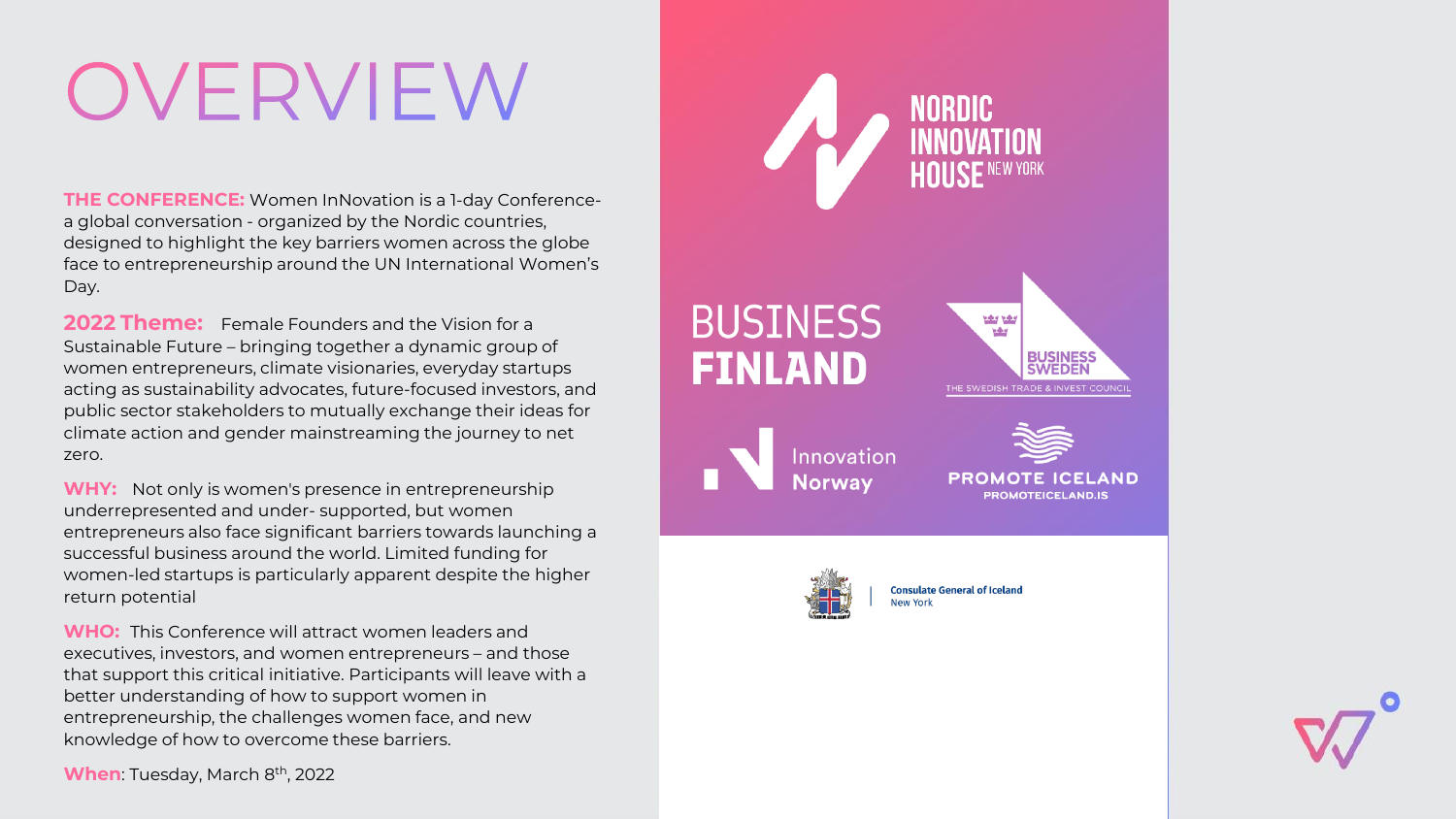#### PROGRAM: CORE THEMES  $0<sub>o</sub>$  $\bullet$



how to tackle raising capital, growing a new market, or reaching back to encourage the next generation, education is foundational for success of women entrepreneurs. Women-led startups can't grow without capital. The funding gap persists and in fact has worsened over the past year. Mobilizing both the public and private sector around solutions to providing greater access to capital leads to greater successes.

takes more than capital; it takes a community and ecosystem of support. NYC has developed a network of support for women-led startups and this is growing in other markets as well. It's important to support models for ecosystem development .

Supporting women founders with access to capital, networks, and knowledge isn't enough. How do women in everyday leadership roles thoughout the ecosystem drive support and action for a sustainable future?



 $\bullet$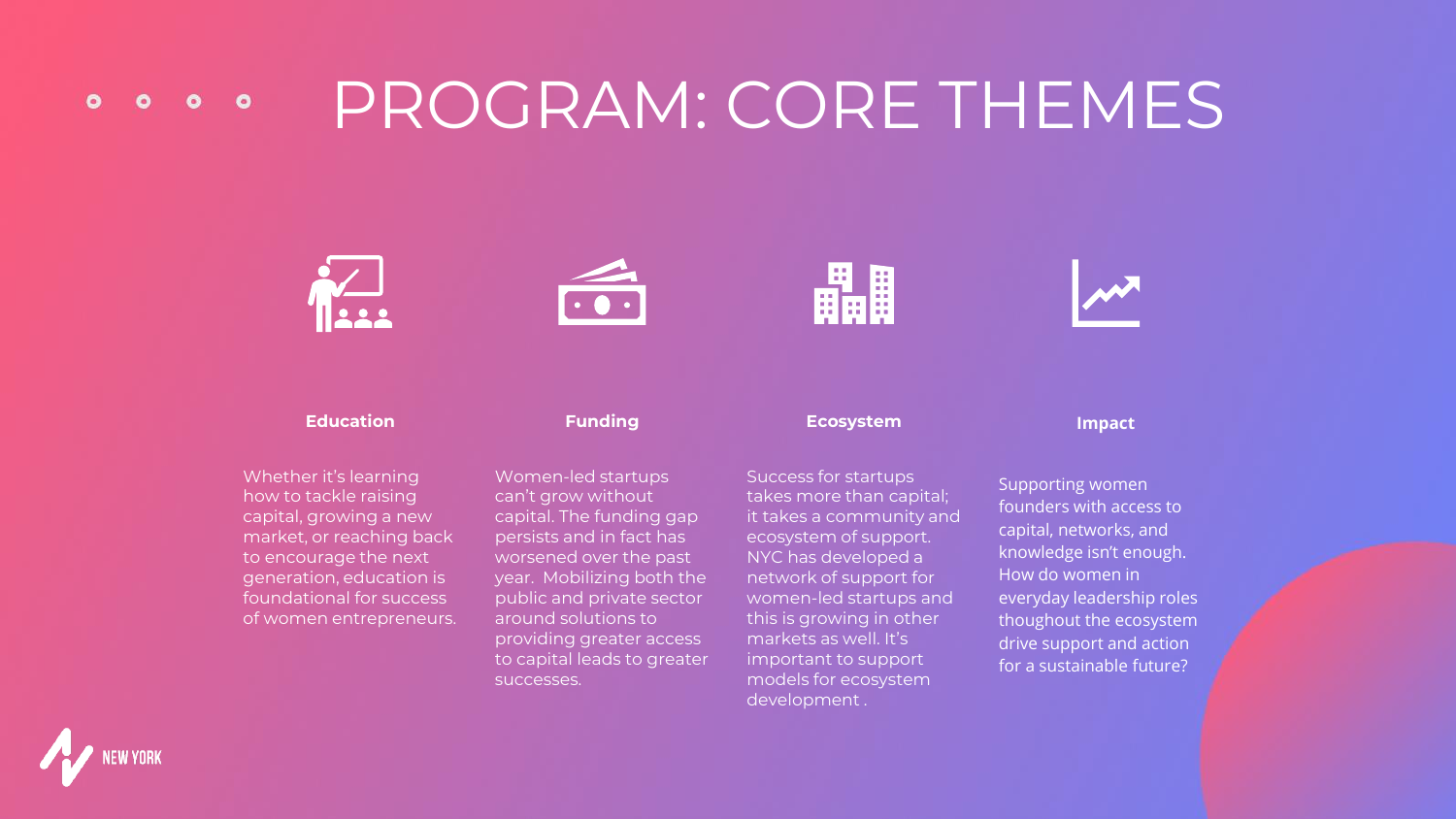### Speaking at Our Conference

We know you support women entrepreneurs and highlighting the funding gap of women-led businesses.

By lending your voice to this issue at our conference, we believe more attention can be focused in lifting up women in New York, the Nordics, and around the world. Leaders like yourself have a unique platform that can draw the attention of investors, business executives, and other leaders. Further, your voice will encourage more women to take the next steps towards building a sustainable future and the women-supporting ecosystem we are developing.

We'd appreciate if you join us on March 8<sup>th</sup> in New York to talk about why this issue is important to you. Your story and ideas are important for investors, public, and private sector leaders to hear themselves.



 $\bullet$ 

 $\bullet$ 

 $\bullet$ 

 $\bullet$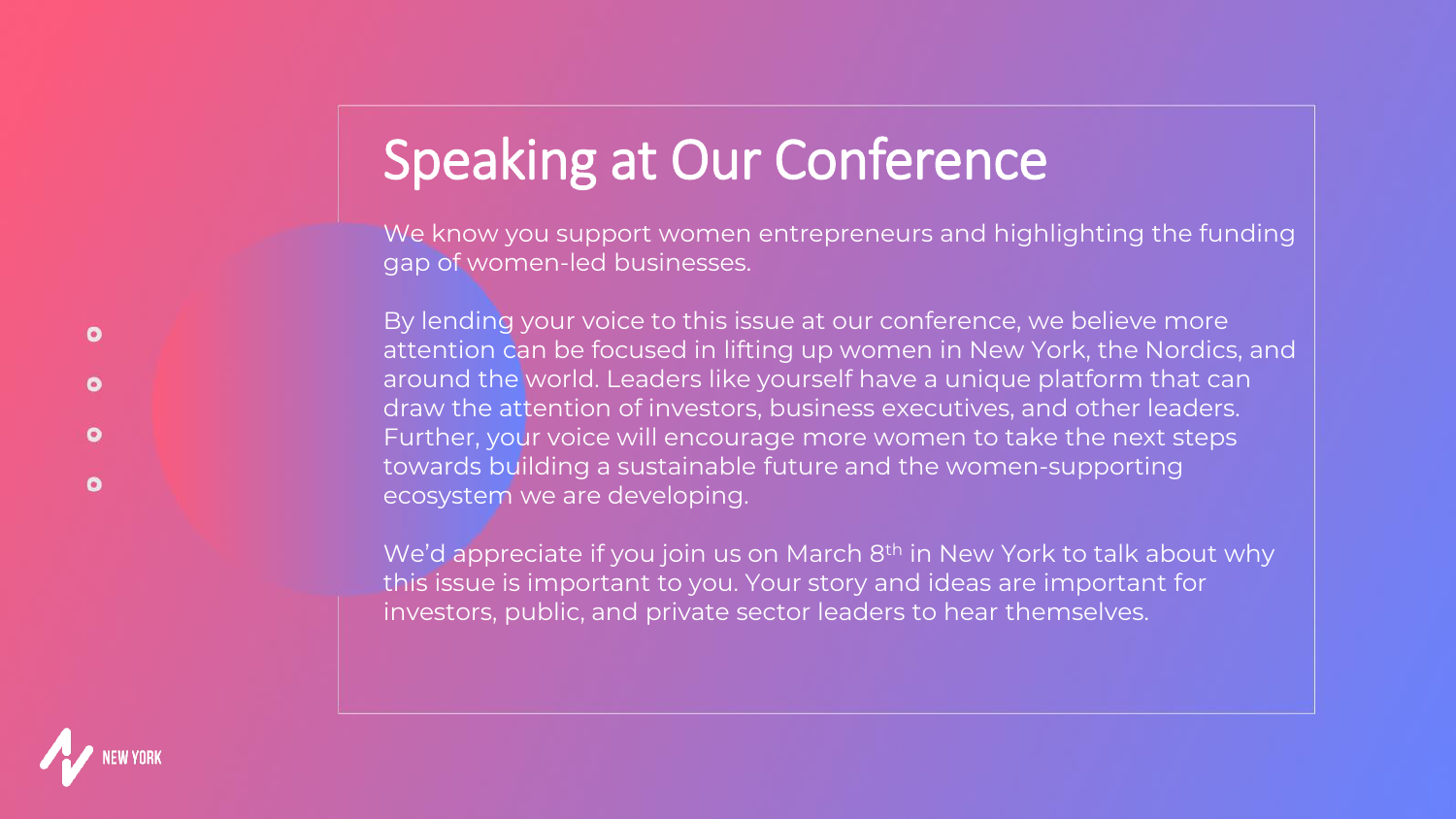## 2021 Speakers

- Hege Barnes, Director Americas, Innovation Norway / moderator
- Jessica Li, Co-Founder & CEO, Savvie
- Elsa Bernadotte, Co-Founder & COO, Karma
- Maija Itkonen, Co-Founder & Chief Innovation Officer, Gold&Green Foods
- Bunmi Esho, Endless OS Foundation / moderator
- Idunn Jonsdottir, Chief Executive Director, IESE Business School
- Michelle Greenwald, CEO, Catalyzing Innovation
- Vicki Saunders, Founder, SheEO
- Susanne Hannestad, CEO, FinTech Mundi
- Angenette Meaney, Director, Start Path Mastercard Labs
- Hala Hanna, Managing Director, Solve, Massachusetts Institute of Technology (MIT)
- Nicole Bassett, co-founder, The Renewal Workshop
- Rudayna Abdo, Founder, Thaki
- Geri Stengel, President, Ventureneer / moderator
- Jennifer Tegan, Managing Director, NY Ventures
- Anna Ratala, CEO & Co-Founder, Zvook
- Karen Cahn, CEO, iFundWomen
- Van Tucker, President & CEO, Launch Tennessee
- Sarah Kunst, Managing Director, Cleo Capital
- Vivienne Ming, Founder, Socos Labs; Chair, StartOut
- Kristoffer Buch, Deep Tech Entrepreneurship, DTU Skylab Incubator
- Eliza Reid, First Lady of Iceland
- Peter Haas, Acting Assistant Secretary of State
- Thomas Blomqvist, Minister for Nordic Cooperation and Equality
- Mika Koskinen, Consul General in New York, Ambassador, Finland
- Hlynur Gudjonsson, Consul General in New York, Ambassador, Iceland
- Harriet Berg, Consul General in New York, Ambassador, Norway
- Annika Rembe, Consul General in New York, Ambassador, Sweden
- Lars Johansson, Chairman, Silicon Vikings
- Megan Williams, Advisor FDI, Business Finland / moderator
- Anna Felländer, CEO, AI Sustainability Center
- Rasmus Bruun, Co-Founder & Managing Director, Inch-by-Inch
- Jennifer Brown, CEO & Founder, Jennifer Brown Consulting
- Brian Ellner, EVP, Growth & Marketing, BCW Global / moderator
- Jeanette Carlson, Founder & CEO, Tech Nordic Advocates
- Thea Sommerseth Myhren, Co-founder & CEO, Diwala
- Therese Klasson, Senior Project Manager, Business Sweden / moderator
- Fredrika Wessman, Strategic Partnership Manager, Norrsken Foundation
- Ellen Bateman, Director for U.S. Ecosystems, Global Entrepreneurship Network
- Karen Kerrigan, President & CEO, Small Business & Entrepreneurship Council
- Caroline Healey, Recruitment Manager, Antler
- Gayle Jennings O'Byrne, Co-Founder, WOCstar Fund
- Rana Abdelhamid, Global Marketing & Partnerships Lead, Google
- Dr. Beeta Ehdaie, Senior Advisor, US State Department
- Halla Tómasdóttir, CEO & Chief Change Catalyst, The B Team
- Robert Clauser, Founder & CEO, Ampersand Solutions

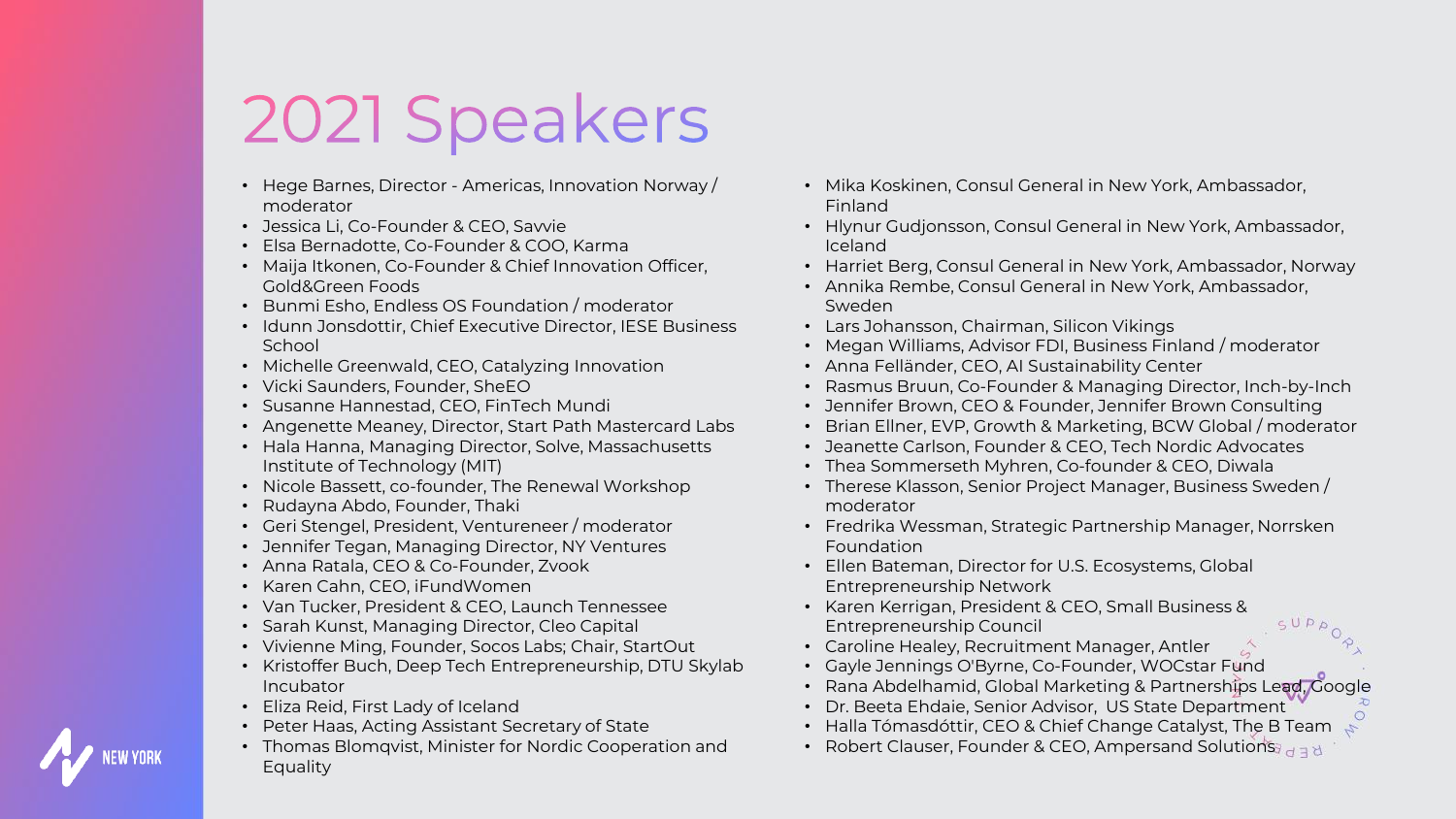### **Next Steps**

- 1. Confirm by email
- 2. Send us your preferred headshot and short bio with current title, and affiliation
- 3. We will schedule a follow up call if needed
- 4. You'll receive an email with details on how to help us promote in your networks
- 5. We will reach out to schedule a dry-run call to make sure you are fully prepared and have all your questions answered
- 6. Check out full list of to-do items at:

[www.women-innovation.com/speaker-prep](http://www.women-innovation.com/speaker-prep)

7. Conference Date – May 24<sup>th</sup> – 9am EST



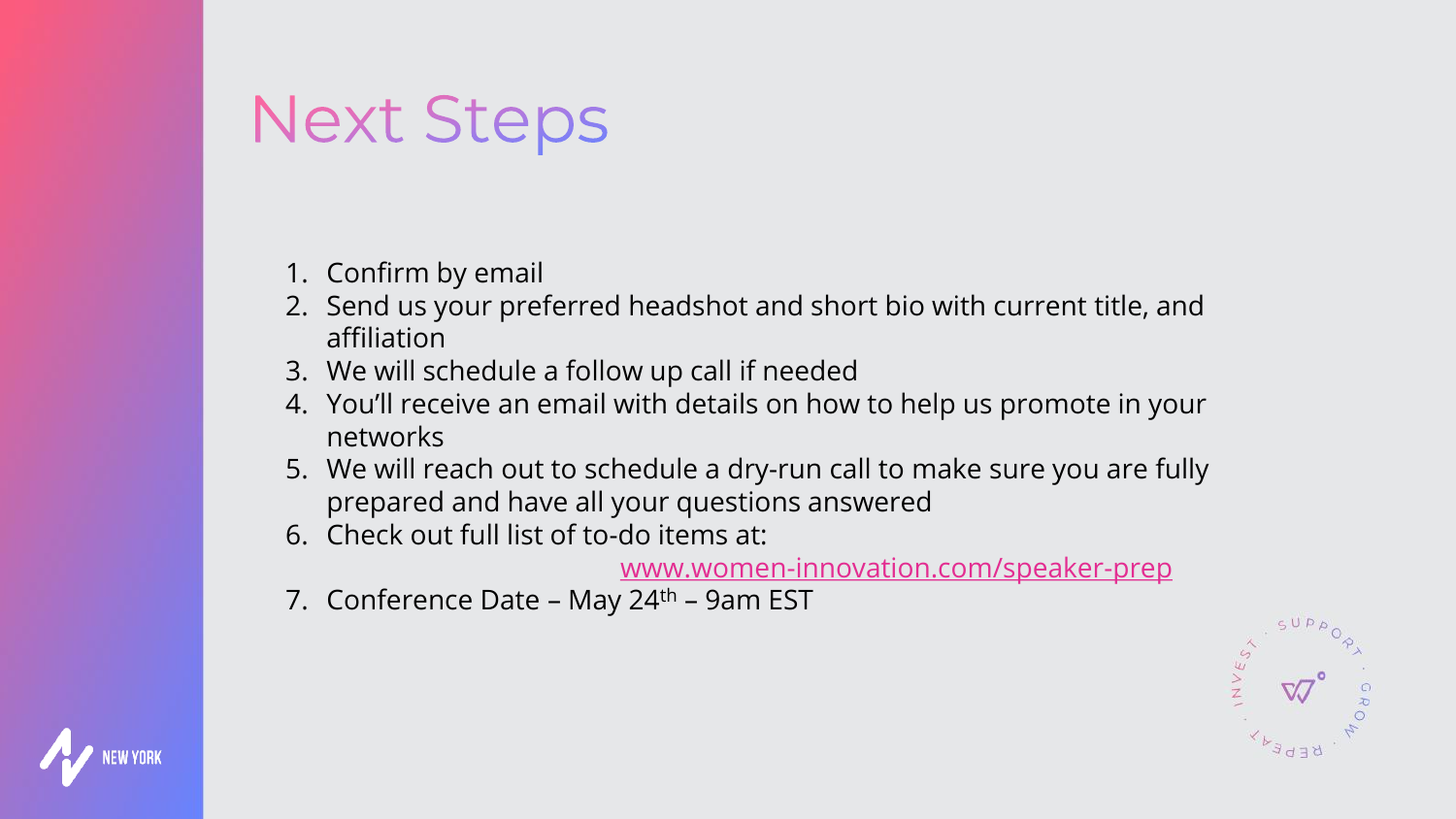### Thank You!

We're very grateful for your help. To show our appreciation, we'd like to offer you the following:

- Certificate of Appreciation signed by a Nordic General Consul and Executive Director for Nordic Innovation House
- X2 tickets to the conference in New York (\$300 value)
- Invitation to the evening reception
- To place your photo and short bio on the Women InNovation website as a speaker
- To promote you on social media as a contributor to the program
- A profile on the Hub with your bio and quotes
- A free ticket to the Women InNovation conference in March
- An invitation to join us on the Hub where others in the Women InNovation community can connect with you directly